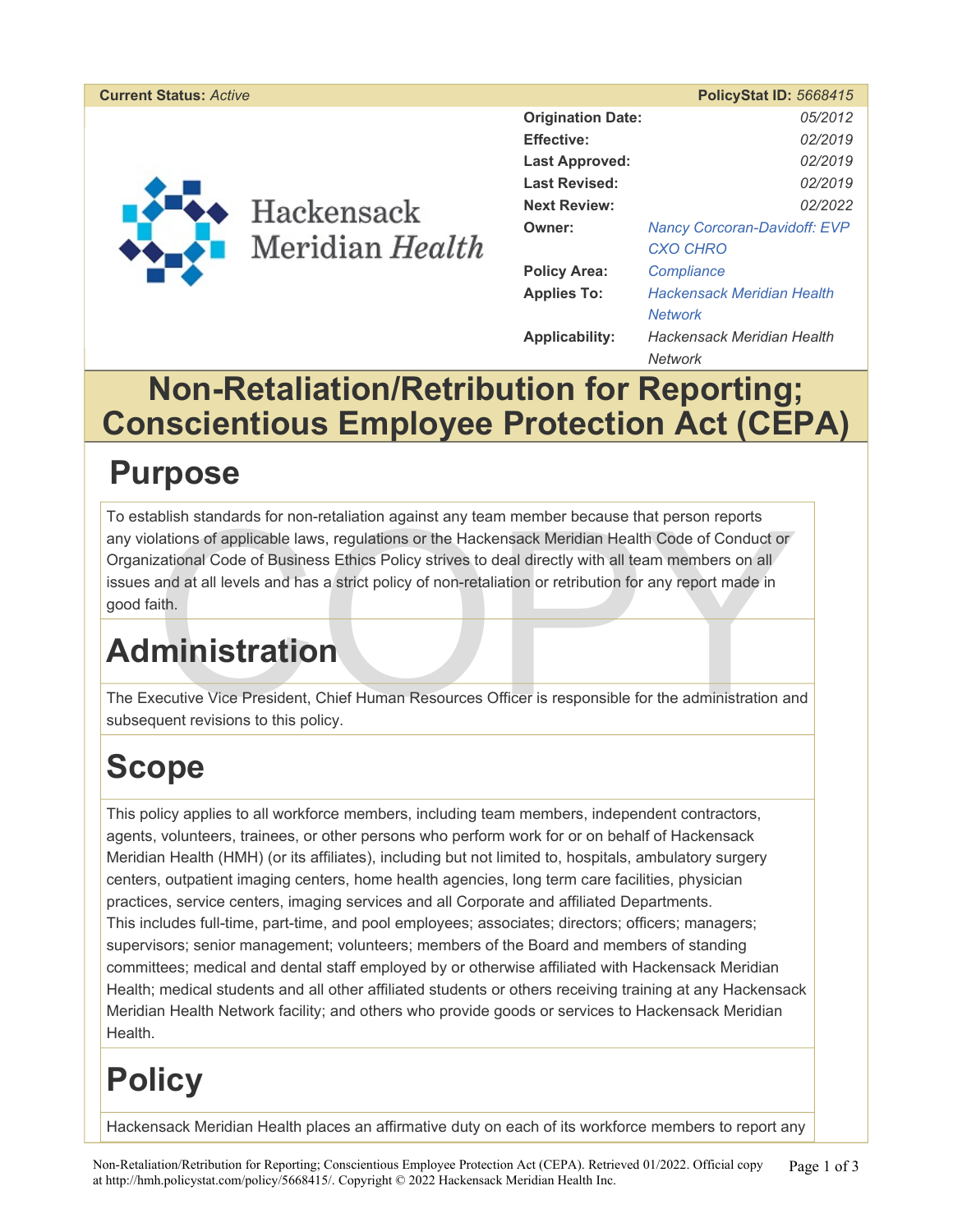violations of applicable laws, regulations, Hackensack Meridian Health Code of Conduct, or other compliance issues or ethics issues. A workforce member's failure to comply with this policy will subject the workforce member to appropriate remedial and/or disciplinary action, up to and including termination of any employment or other relationship.

In compliance with federal and state law, it is the policy of Hackensack Meridian Health not to take retaliatory action against any team member because the team member does any of the following:

- 1. Discloses, or threatens to disclose to a team leader or to a public agency any activity, policy or practice of the employer or another employer, with whom there is a business relationship that the team members reasonably believe is in violation of a law, or a rule or regulation issued under the law, or in the case of team member who is a licensed or certified health care professional, reasonably believes constitutes improper quality of care;
- 2. Provides information to, or testifies before, any public body conducting an investigation, hearing or inquiry into any violation of law, or a rule or regulation issued under the law by Meridian Health or another employer, with whom there is a business relationship, or, in the case of a team member who is a licensed or certified health care professional, provides information to, or testifies before, any public body conducting an investigation, hearing or inquiry into quality of patient care; or
- 3. Objects to, or refuses to participate in, any activity, policy or practice which the team member reasonably believes:
- a. is in violation of a law, or a rule or regulation issued under the law or, if the team member is a licensed or certified health care professional, constitutes improper quality of patient care;
- b. is fraudulent or criminal; or
- c. is incompatible with a clear mandate of public policy concerning the public health, safety or welfare or protection of the environment. N.J.S.A. 34:19-3.

in violation of a law, or a rule or regulation issued under the law or, if the team member is a<br>ensed or certified health care professional, constitutes improper quality of patient care;<br>fraudulent or criminal; or<br>incompat Hackensack Meridian Health will also prevent, detect, and address retaliation in the event that a Hackensack Meridian Health workforce member reports a compliance issue or ethics issue in good faith. "Good faith" means that the Hackensack Meridian Health workforce member has reasonable cause to make such report.

Retaliatory action means the separation, suspension or demotion of a team member, or other adverse employment action taken against a team member in the terms and conditions of employment. Please note that Hackensack Meridian Health also complies with the Conscientious Employee Protection Act (CEPA), which is addressed in Conscientious Employee Protection Act (CEPA).

## **Procedure**

- 1. Concerns regarding any and all issues should be first addressed with the team member's immediate team leader, followed by the department manager/director and if necessary the site administrator/vice president.
- 2. If the team member is unable to resolve the issue or his/her concerns or is uncomfortable bringing the issue to the above individuals, the team member should discuss their concerns with a representative of Human Resources.
- 3. The team member can also voice serious concerns with the Compliance Officer or designee, or the Executive Vice President of Human Resources or designee.
- 4. The Chief Compliance Officer or his/her designees will investigate any alleged concerns relative to